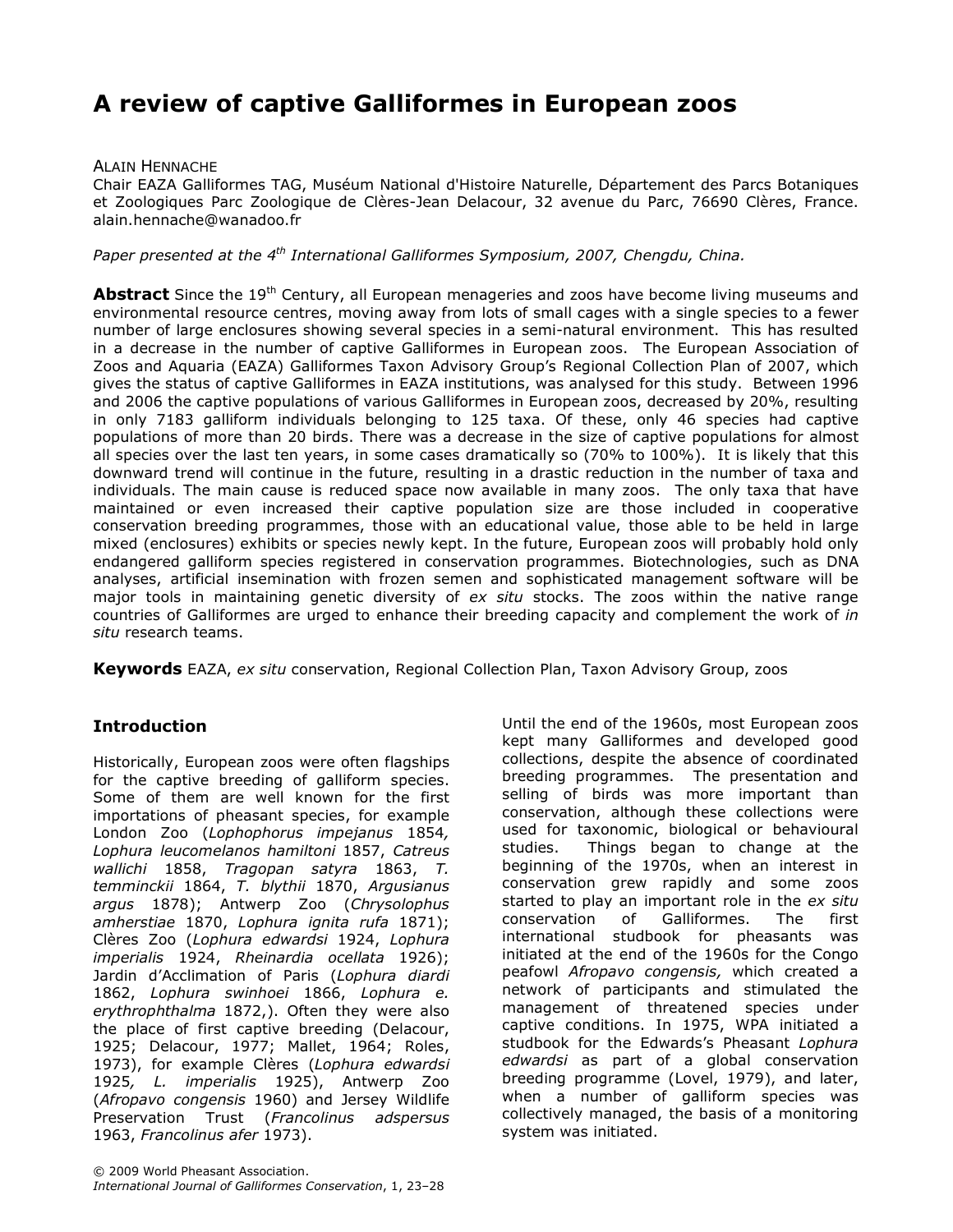Important research programmes were also conducted by zoos in order to save captive stocks of Galliformes, often in collaboration with private breeders. For example, Antwerp Zoo tried to obtain phenotypes of imperial pheasants by hybridizing the last living specimen of this taxon with Edwards's or silver pheasants and then back crossed the first or second generation with the remaining pure specimen (Carpentier et al., 1975). At the beginning of the 1970s, Jersey Wildlife Preservation Trust bred in captivity Edwards's pheasant females from America with males from England in an attempt to increase genetic diversity. At the same time, many techniques (artificial incubation, veterinary assistance, DNA testing, hygiene, designated foods and artificial insemination) were developed by zoos in their efforts to breed valuable galliform species. These technical advances also became very useful for the private sector.

The interest in captive breeding for conservation was strengthened by the development of a world zoo database, the International Species Information System (ISIS, 1973) and the establishment of the European Zoos Association, ECAZA (1988), then EAZA (1992), and of ex situ European conservation programmes such as EEPs (European Endangered Species Programmes) or ESBs (European Studbooks). In 1994, there were three EEPs for pheasants (Afropavo congensis, Polyplectron emphanum and Lophura edwardsi). In 1989 the first European Taxon Advisory Groups (TAG) were initiated; the EAZA Galliformes TAG was created in 1997. At the same time the publication of the World Zoo Conservation Strategy (1993) defined clearly the roles of zoos, not only in ex situ conservation, but also in education of the public to conservation more generally. In addition, this document underlined the close interdependence of ex situ and in situ conservation and called for all parties to cooperate. The EAZA Galliformes TAG published its first Regional Collection Plan (RCP) in 2000 (Hennache 2000) with recommendations for three EEPs, six ESBs and 29 species for monitoring. An updated RCP has recently been published (Hennache et al., 2007). Information from these publications has been analysed here to provide a review of the status of captive Galliformes in EAZA institutions over past years.

### Results

In December 2006, 146 EAZA institutions (out of 305) kept Galliformes, 55% of which held one to five galliform species and only 14% held more than 15 species. Between 1996 and 2006 the EAZA population of Galliformes decreased by 20%. There are currently 7,183 individuals covering 125 of 761 subspecies. Only 46 of these 125 taxa have populations of more than 20 birds. In fact 44% (3190 birds) belong to only eight taxa (TABLE 1), none of which are included in the first RCP (2000) or are threatened in the wild. 43% of EAZA institutions keeping Galliformes have less than 50% of these species listed in the RCP.

TABLE 1 The eight principal taxa of galliform species held by EAZA institutions.

| <b>Species</b>                      | <b>Number</b> |
|-------------------------------------|---------------|
| Lady Amherst pheasant Chrysolophus  | 180           |
| amherstiae                          |               |
| Golden pheasant Chrysolophus pictus | 302           |
| Silver pheasant Lophura nycthemera  | 153           |
| SSD                                 |               |
| Blue peafowl Pavo cristatus         | 1500          |
| Temminck's tragopan Tragopan        | 134           |
| temminckii                          |               |
| Chinese painted quail Coturnix      | 196           |
| chinensis                           |               |
| Japanese quail Coturnix japonica    | 126           |
| Helmeted quineafowl Numida          | 599           |
| meleagris                           |               |
| Total                               | 3190          |

The captive population of almost all galliform species held in zoos has decreased over the last ten years (TABLE 2), in many cases by between 70 and 100%. Examples include ocellated turkey Agriocharis ocellata, cheer pheasant Catreus wallichii, bronze-tailed peacock pheasant Polyplectron chalcurum, Mikado's and Hume's pheasants Syrmaticus mikado and S. humiae.

It is likely that in a few years species like Blyth's tragopan Tragopan blythii, koklass pheasant Pucrasia macrolopha, Lafayette and green junglefowl Gallus lafayettei and G. varius, Bornean crested fireback pheasant Lophura ignita nobilis, brown eared-pheasant Crossoptilon mantchuricum and copper pheasants Syrmaticus soemmerringi will no longer feature in captive collections.

In contrast, the captive population of some species has increased, e.g. Vietnamese pheasant Lophura hatinhensis, Cabot's tragopan Tragopan caboti and crested woodpartridge Rollulus roulroul. These are either taxa new in zoos or popular species. For some species the number of birds held in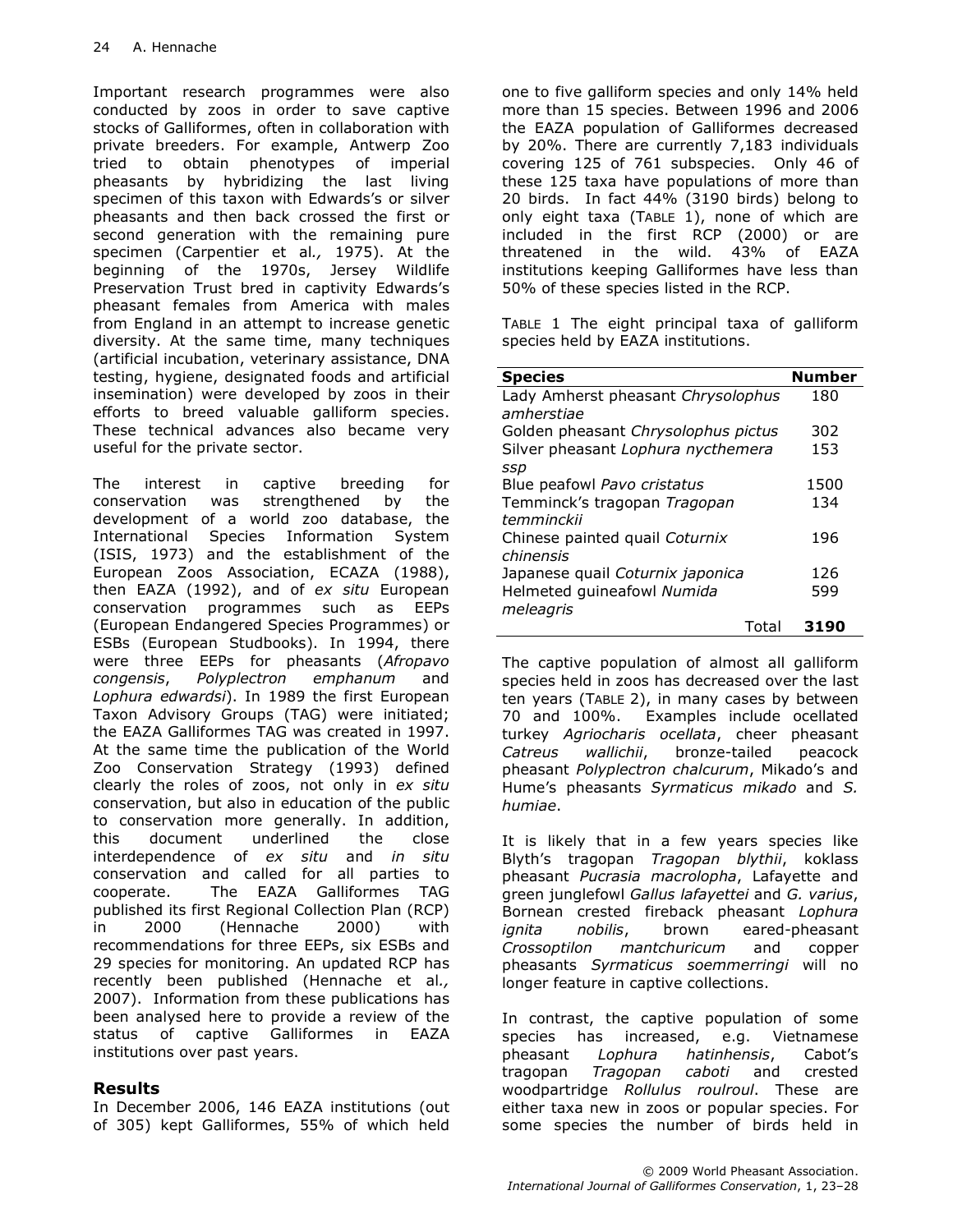captivity remained stable, e.g. Edwards's pheasant Lophura edwardsi, mountain peacockpheasant Polyplectron inopinatum, Himalayan monal Lophophorus impeyanus and Congo peafowl Afropavo congensis. These are often managed by an EEP or an ESB or are colourful birds that are easy to obtain.

#### **Discussion**

The main cause for a decreasing captive galliform population in zoos may be the availability of suitable space, particularly as there is now a trend to build large exhibits for a number of mixed species, such as tropical aviaries or African and Asian exhibits, at the expense of a larger number of small aviaries. Often, large mixed exhibits cannot house numerous galliform species. The only taxa able to maintain or even to increase their captive populations are those included in cooperative conservation breeding programmes, with educational value, those are able to be held in mixed exhibits or those that are new captive species (e.g. Vietnamese pheasant).

With the exception of the managed taxa (EEP and ESB), zoos obtain many birds from the private sector and frequently there are few or no checks to investigate the relatedness of purchased birds. In these cases breeding and conservation are not priorities and the individuals are obtained just to form part of an exhibit, where they are part of the scenery. For example, the number of helmeted guineafowl Numida meleagris kept by EAZA participants (600) is directly linked to an increasing number of African exhibits in zoos, and the increased captive population size of crested woodpartridge (36 to 69 participants and 168 to 425 individuals over the past ten years) results from the possibility of keeping this species at liberty in large tropical houses with other species.

Many EAZA institutions that have reduced the number of their aviaries choose to keep species without any conservation or educational value and even hold hybrids such as red junglefowl Gallus gallus ssp, ruffed pheasants Chrysolophus sp, silver pheasant Lophura nycthemera ssp. instead of dedicating their remaining aviaries to the conservation of threatened species.

Therefore one wonders what about the future for captive Galliformes in European Zoos.

TABLE 2 Number of captive individuals in 1996 and 2006 and number of EAZA institutions

| keeping the species              | (in brackets).                 |                               |
|----------------------------------|--------------------------------|-------------------------------|
|                                  | 1996                           | 2006                          |
|                                  | (EAZA survey<br>and ISIS data) | (ISIS data)                   |
| Aepypodius arfakianus            | 6, 5, 0(5)                     | 2,3,0(3)                      |
| Alectura lathami                 | 4,3,0(3)                       | 5,2,0(4)                      |
| Agriocharis ocellata             | 16,24,0 (11)                   | 3,3,1(4)                      |
| Meleagris gallopavo              | 29,44,17 (17)                  | 8,25,23 (12)                  |
| Dendragapus falcipennis          | 0,2(1)                         | 3,3,0(1)                      |
| Tetrao tetrix                    | 9,13,4(6)                      | 15,11,1(8)                    |
| Tetrao urogallus                 | 42,43,1 (17)                   | 22,37,9 (14)                  |
| Afropavo congensis               | 44, 33, 5 (10)                 | 38,39,4 (18)                  |
| Argusianus argus                 | 25,30,6 (18)                   | 21, 27, 3 (23)                |
| Catreus wallichi                 | 51,66,5 (35)                   | 13,11,4(8)                    |
| Crossoptilon crossoptilon        | 51,52,0 (32)                   | 14, 14, 3 (14)                |
| Crossoptilon mantchuricum        | 16, 14, 1 (16)                 | 5,4,0(5)                      |
| Gallus gallus                    | 83,110,7 (28)                  | 44,59,36 (20)                 |
| Gallus lafayettei                | 18,28,10 (12)                  | 9,12,0(7)                     |
| Gallus sonneratii                | 15,16,8 (11)                   | 11,16,10, (9)                 |
| Gallus varius                    | 12,18,10 (10)                  | 2,1,0(2)                      |
| Lophophorus impeyanus            | 72,82,18 (48)                  | 72,71,30 (51)                 |
| Lophura diardi                   | 20,23,5 (21)                   | 12, 15, 4 (14)                |
| Lophura edwardsi                 | 78,76,8 (39)                   | 80,54,10 (39)                 |
| Lophura e. erythrophthalma       | 4,4(3)                         | 7,6,0(6)                      |
| Lophura hatinhensis              | 11,6,0(7)                      | 37,25,5 (16)                  |
| Lophura ignita ssp               | 16,20,0 (10)                   | 6,9,1(9)                      |
| Lophura i. rufa                  | 3,3,0(3)                       | 13,13,0 (10)                  |
| Lophura inornata                 | 12,7,0 (5)                     | 2,3,0(3)                      |
| Lophura leucomelanos ssp,        | 38,29,6 (19)                   | 22,22,26 (18)                 |
| Lophura swinhoii                 | 59,76,11 (39)                  | 38,43,22 (29)                 |
| Pavo muticus ssp,                | 15,21,7 (16)                   | 19,21,13 (17)                 |
| Polyplectron bicalcaratum        | 50,42,15, (31)                 | 33,25,9 (27)                  |
| Polyplectron chalcurum           | 2,1,0(2)                       | 1,0,0(1)                      |
| Polyplectron emphanum            | 62,55,9 (41)                   | 49,33,10 (36)                 |
| Polyplectron germaini            | 3,2(4)                         | 12,13,5 (8)                   |
| Polyplectron inopinatum          | 11,12,0 (7)                    | 7,11,5(9)                     |
| Polyplectron malacense           | 3,6,0(2)                       | 6, 5, 0(5)                    |
| Pucrasia macrolopha              | 15,8,0(7)                      | 0,1,0(1)                      |
| Syrmaticus ellioti               | 27,27,0 (19)                   | 23,26,7 (16)                  |
| Syrmaticus humiae                | 16,19,22 (7)                   | 10,7,2 (9)                    |
| Syrmaticus mikado                | 41,37,0 (30)                   | 10,7,0 (7)                    |
| Syrmaticus reevesii              | 52,90,6 (39)                   | 34,50,35 (33)                 |
| Tragopan blythii                 | 9,5,0(6)                       | 3,0,0(2)                      |
| Tragopan caboti                  | 5,5,0(4)                       | 9,7,0(4)                      |
| Tragopan satyra                  | 60,59,1 (47)                   | 32, 31, 7 (30)                |
| Margaroperdix                    | 4,1,0(3)                       | 8,9,12(6)                     |
| madagascarensis<br>Perdix perdix | 35,26,29 (17)                  | 11,9,12 (15)                  |
| Rollulus rouloul                 |                                | 75,70,23 (36) 179,181,62 (69) |
| Acryllium vulturinum             | 58,62,19 (36)                  | 41,37,41 (31)                 |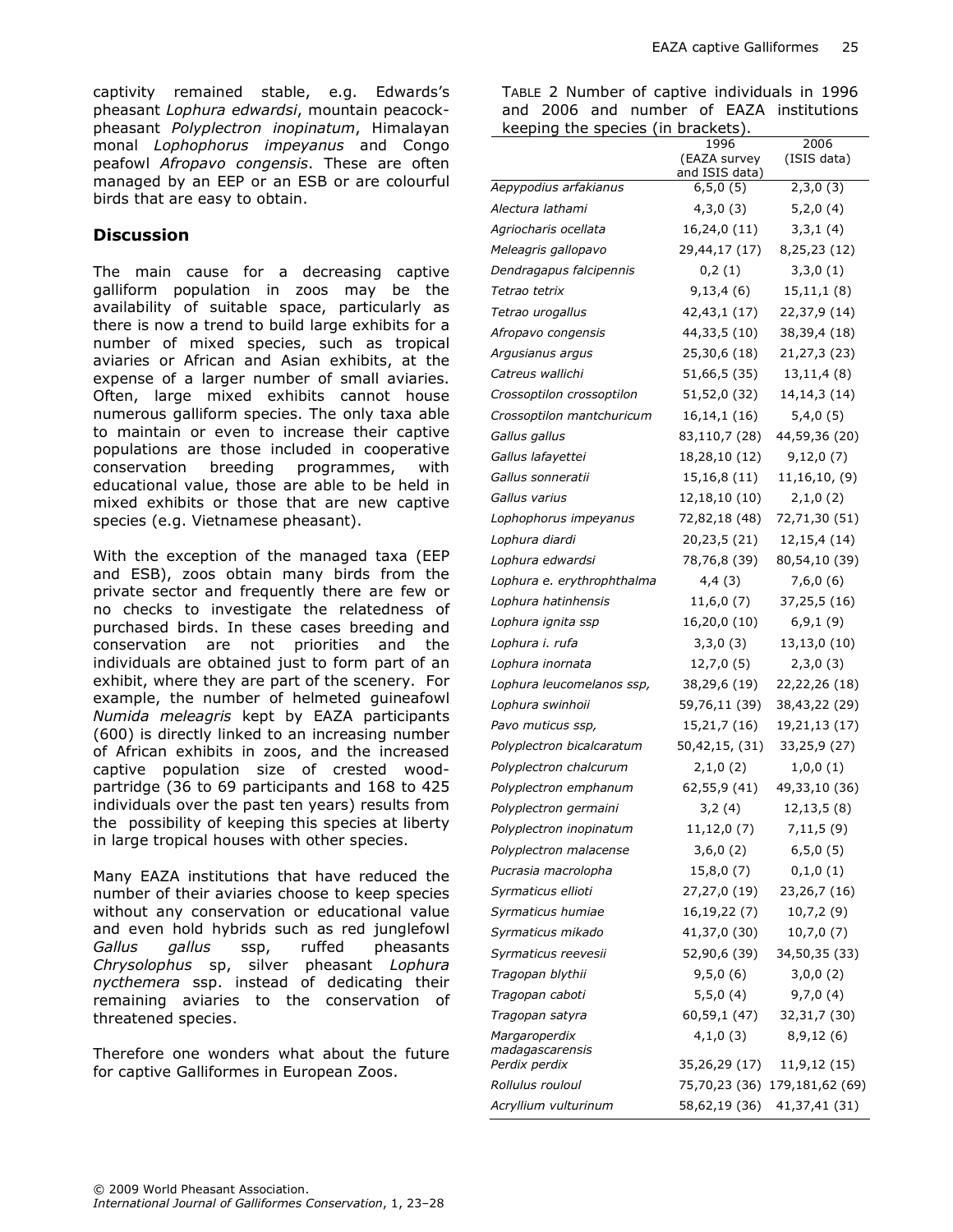Galliformes in the wild are of conservation concern as around 27% of species are globally threatened and a variety of in situ conservation action activities have been instigated to address this. If undertaken correctly, active ex situ management, such as conservation breeding, can also be used to supplement this. Conservation breeding, as part of cooperative programmes, education and research are the main aims of EAZA (EAZA Constitution, article 11 – EAZA Code of Ethics). For this reason, plus the fact that Galliformes are colourful, beautiful birds, with spectacular displays that are very useful for educational purposes and highlighting habitat loss and ex situ conservation, they will always be kept in captivity. What will change is the species that are kept. As space at zoos becomes limited, as the size of exhibits increases in an attempt to display whole ecosystems, the number of galliform species will continue to decrease. In the future, European zoos will probably hold only endangered galliform species held as part of conservation programmes. Only the private sector will maintain captive stocks of unthreatened species.

The choice of species for conservation breeding programmes in zoos is important. It is highly dependent upon the TAG that publishes its Regional Collection Plan, using many criteria, for example status in the wild and IUCN status, size of the population in captivity, number of founders, experience with the species, educational value and taxonomic uniqueness. The recommendations of the TAG should play an important role in the choice of the species kept by EAZA institutions, because many of them (65%) define their collection management according to the annual EAZA Yearbook (EAZA 2007). TABLE 3 gives the galliform species recommended by the EAZA TAG that will probably constitute the EAZA galliform captive stock in the future.

The intensive management of captive bird populations, such as an EEP, requires maintenance of 90% of the genetic diversity over a long period, between 90 and 200 years. In large mammal species or in parrot species, when the founder population is large, this is easy to achieve. For galliform species, for which the reproductive life is short and where there are few founders, this will be difficult to attain without the use of biotechnologies. For some years, European zoos have conducted research into developing and using DNA analyses (Hennache, 1999; Hennache et al., 1999), artificial insemination and cryo-preservation of semen (Saint Jalme et al., 1999a; 1999b), especially for Edwards's pheasant, Blyth's and Cabot's tragopan. In the future, DNA analysis will provide accurate knowledge of the population structure of captive threatened species that are part of conservation breeding programmes. Cryo-preservation of semen and artificial insemination will allow the re-injection of genes into captive populations long after the death of the founders. This technology will also allow semen of genetically important males to be sent out of Europe, without having to transfer living birds.

TABLE 3 Galliform species recommended by the EAZA TAG (2007). EEP = European Endangered Species Programme, ESB = European Studbook, MON-P = monitoring by a person,  $MON-T = Monitoring by TAG, RES = research$ needed.

| <b>Species</b>             | Management<br>category |
|----------------------------|------------------------|
| Alectura lathami           | MON-T                  |
| Aepypodius arfakianus      | MON-T                  |
| Guttera pucherani          | MON-T                  |
| Acryllium vulturinum       | MON-T                  |
| Perdix perdix              | MON-T                  |
| Coturnix coturnix          | MON-T                  |
| Rollulus rouloul           | MON-T                  |
| Tragopan satyra            | MON-T                  |
| Tragopan blythii           | <b>ESB</b>             |
| Tragopan caboti            | <b>ESB</b>             |
| Lophophorus impejanus      | MON-T                  |
| Gallus gallus gallus       | MON-P                  |
| Lophura edwardsi           | EEP                    |
| Lophura hatinhensis        | <b>RES</b>             |
| Lophura inornata           | MON-T                  |
| Lophura e. erythrophthalma | ESB                    |
| Lophura ignita macartneyi  | <b>RES</b>             |
| Lophura ignita rufa        | MON-P                  |
| Lophura diardi             | MON-P                  |
| Crossoptilon c. drouyni    | MON-T                  |
| Crossoptilon mantchuricum  | MON-T                  |
| Catreus wallichi           | EEP                    |
| Syrmaticus ellioti         | <b>ESB</b>             |
| Syrmaticus humiae          | MON-T                  |
| Syrmaticus mikado          | MON-T                  |
| Syrmaticus reevesii        | MON-P                  |
| Polyplectron inopinatum    | ESB                    |
| Polyplectron germaini      | MON-T                  |
| Polyplectron malacense     | <b>ESB</b>             |
| Polyplectron emphanum      | EEP                    |
| Argusianus argus           | <b>ESB</b>             |
| Afropavo congensis         | EEP                    |
| Pavo muticus muticus       | <b>ESB</b>             |
| Tetrao tetrix              | MON-T                  |
| Tetrao urogallus           | MON-T                  |
| Meleagris ocellata         | MON-T                  |

In the zoo world, organisational structures for management of ex situ populations have been built over 20 years. Therefore zoos have good experience for management and population analysis thanks to accurate databases (ISIS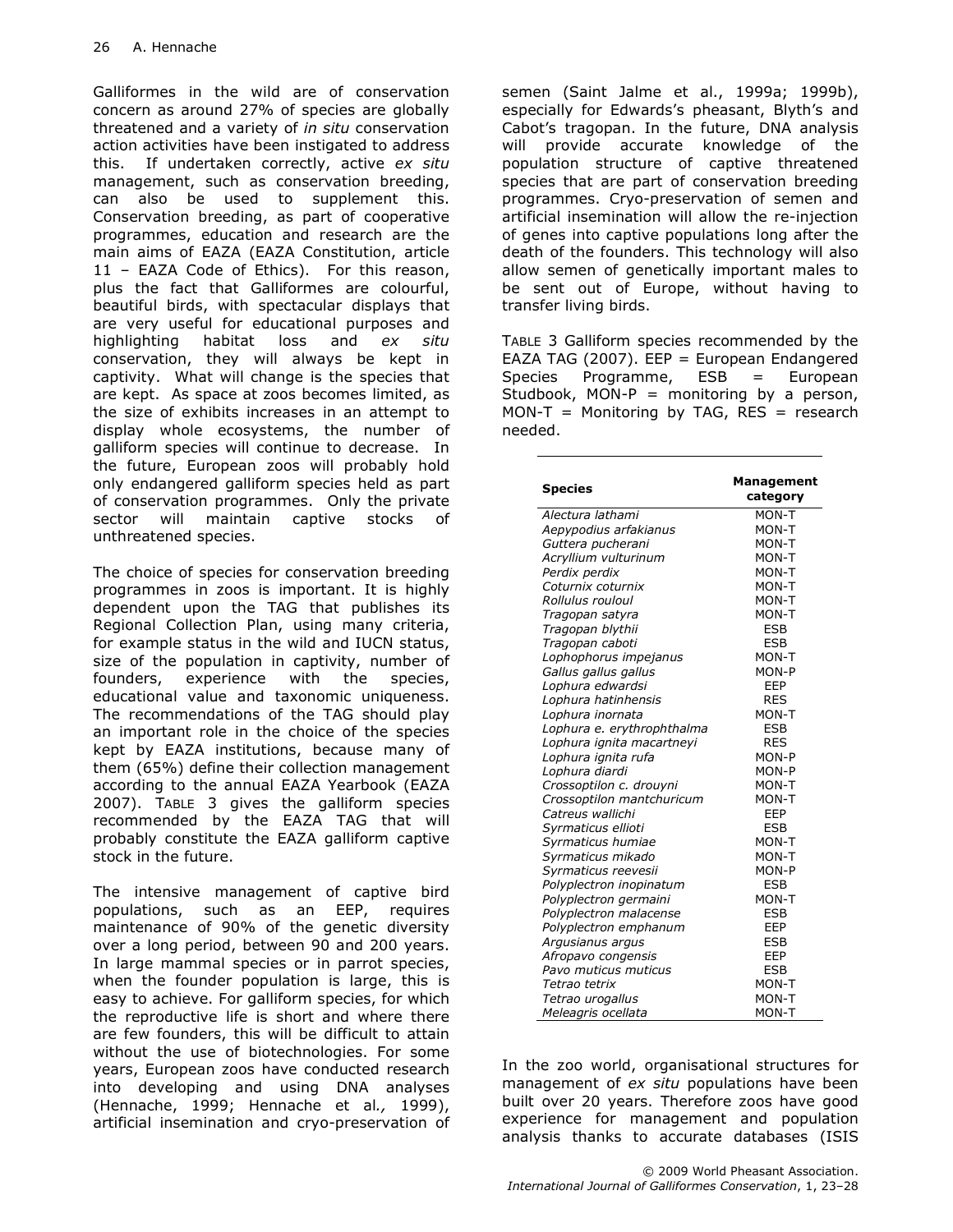and detailed studbooks) and powerful software (PM2000). They are able to minimize the genetic drift and genetic diversity loss for any captive stock and to give annual recommendations to be followed by the participants in conservation breeding programmes. However, with Galliformes, their rearing experience and breeding success are often limited by a lack of experienced staff. In contrast, in the private sector, where bird keeping is a hobby, there is a great knowledge of husbandry and housing requirements, and there is better experience of breeding Galliformes in captivity. However, many private breeders are unable to properly manage their captive population, and problems with inaccurate data, no ringing, no registering, and no checking of relationships is frequently experienced. The private sector can devote space, time and money to the conservation breeding of Galliformes and this is why if European zoos and private breeders cooperate to keep threatened galliform species, it will enhance not only the breeding capacity but also the quality of conservation breeding. In 2004, the European Conservation Breeding Group (ECBG) was created to act as an umbrella for European private breeders willing to participate in conservation action. A close co-operation between EAZA TAG and ECBG is essential to the conservation breeding of threatened galliform species in Europe.

To achieve galliform conservation it will be important in the future that ex situ and in situ projects must work in partnership. European zoos can help in situ conservation by providing funds and supporting teams in the field. Nevertheless, CITES legislation, welfare legislation and world health problems reduce the possibilities of animal transfers between Europe and other countries. The world management of threatened galliform populations will require an enhanced breeding capacity of zoos and conservation centres within the native range countries. European zoos can help to develop such structures not only by funding support but also by staff training and transfer of their technologies to these countries.

### References

CARPENTIER, J., YEALLAND, J.J., VAN BOCXSTAELE, R. & VAN DEN BERG, W. (1975) Imperial Pheasant hybridization at Antwerp Zoo. International Zoo Yearbook, 15, 100–105.

- DELACOUR, J. (1925) La reproduction en captivité du Faisan d'Edwards et du Faisan Impérial. L'Oiseau. (nouvelle série) 1, 68– 69.
- DELACOUR, J. (1977) The Pheasants of the World. Hindhead, U.K., Spur Publications and WPA.
- EAZA (2007) EAZA Yearbook Questionnaire Summary Report. Internal. European Association of Zoos and Aquaria, Executive Office, Amsterdam, July 2007.
- HENNACHE, A. (1999) DNA research project. Tragopan, 10, 12-14.
- HENNACHE, A., RANDI, E. & LUCCHINI, V. (1999) Genetic diversity, phylogenetic relationships and conservation of the Edwards's Pheasant Lophura edwardsi. Bird Conservation International, 9, 395- 410.
- HENNACHE, A. (2000) EAZA Galliformes TAG. Regional Collection Plan. Categorisation of the taxons and levels of management. 19 pp. EAZA. Amsterdam. The Netherlands.
- HENNACHE, A., ROBBINS, G., CORDER, J., SAINT JALME, M., VANSTEENKISTE, S. & JEGGO, D. (2007) EAZA Galliformes TAG. Regional Collection Plan. Version 2. 118 pp. EAZA. Amsterdam. The Netherlands.
- ISIS (2006) DVD. Specimen Reference, a module of Collection Management System (CMS). 31 Dec. 2006. Eagan, MN, USA.
- IUDZG/CBSG (IUCN/SSC) (1993) The World Zoo Conservation Strategy; The Role of the Zoos and Aquaria of the World in Global Conservation. 76 pp. Chicago Zoological Society, Brookfield, U.S.A.
- LOVEL, T.W.I. (1979) Studbook for the Edwards's pheasant Lophura edwardsi. International Zoo Yearbook, 19, 281-283.
- MALLET, J. (1964) Breeding of the red-billed francolin. Avicultural Magazine, 70(2), 72- 73.
- ROLES, D.G. (1973) Breeding the red-necked francolin, Pternistes afer, at the Jersey Wildlife Preservation Trust. Avicultural Magazine, 79(6), 204-206.
- SAINT JALME, M., HENNACHE, A & PLOUZEAU, E. (1999a) Artificial insemination of the Blyth's tragopan in the Zoological Park of Clères (France). WPA News, 58, 6-7.
- SAINT JALME, M., PLOUZEAU, E. & HENNACHE, A (1999b) Workshop on artificial insemination and research programme on artificial insemination and cryopreservation of pheasant semen. WPA News, 59, 18.